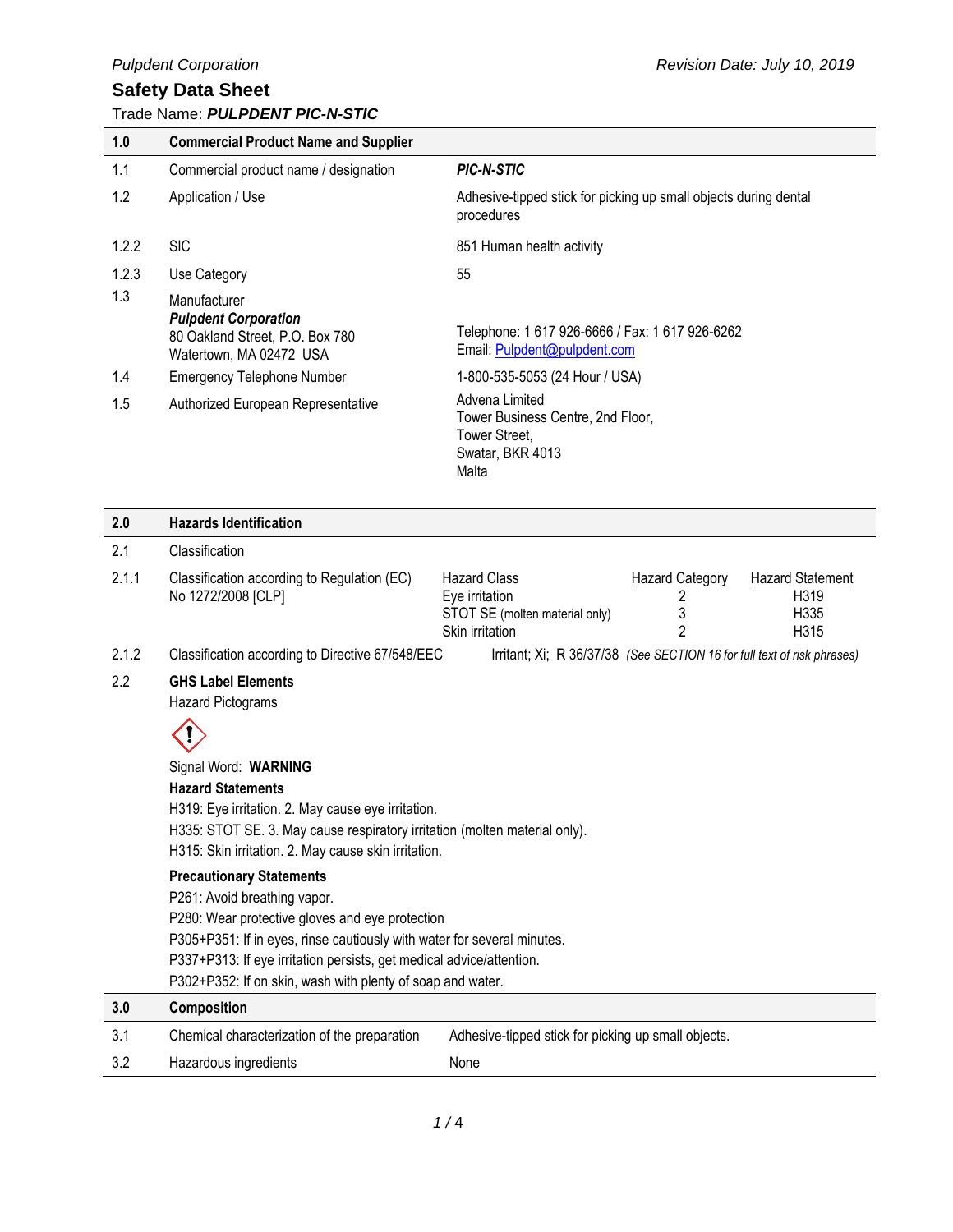# **Safety Data Sheet**

## Trade Name: *PULPDENT PIC-N-STIC*

| 4.0        | <b>First Aid Measures</b>                                      |                                                                                                                                                                                                                                                                |
|------------|----------------------------------------------------------------|----------------------------------------------------------------------------------------------------------------------------------------------------------------------------------------------------------------------------------------------------------------|
| 4.1        | General Information                                            | Minimal health hazard under normal conditions of use. May be irritating to<br>eyes and skin on contact. Molten adhesive may irritate respiratory system.<br>Show this safety data sheet to medical personnel. Get medical attention in<br>case of uncertainty. |
| 4.2        | Inhalation                                                     | Move to fresh air. If necessary, administer oxygen / artificial respiration;<br>seek medical attention.                                                                                                                                                        |
| 4.3        | <b>Skin Contact</b>                                            | Wash skin with soap and water.                                                                                                                                                                                                                                 |
| 4.4        | Eye Contact                                                    | Keep eyelids apart and flush with running water. Seek medical attention for<br>persistent irritation.                                                                                                                                                          |
| 4.5        | Ingestion                                                      | Not toxic.                                                                                                                                                                                                                                                     |
| 4.6<br>4.7 | Precautions for first responders<br>Information for physicians | Ventilate the area if adhesive is melted. Wear eye and skin protection.                                                                                                                                                                                        |
|            | Symptoms                                                       | Irritation or redness in eyes or on skin.                                                                                                                                                                                                                      |
|            | Hazards                                                        | May be irritating to eyes and skin on contact, to respiratory system if<br>material has been heated to melting.                                                                                                                                                |
|            | Treatment                                                      | As above under First Aid.                                                                                                                                                                                                                                      |
| 5.0        | <b>Fire Fighting Measures</b>                                  |                                                                                                                                                                                                                                                                |
| 5.1        | Suitable extinguishing media                                   | Dry chemical.                                                                                                                                                                                                                                                  |
| 5.2        | Extinguishing media to avoid                                   | None                                                                                                                                                                                                                                                           |
| 5.3        | Special exposure hazards in a fire                             | None                                                                                                                                                                                                                                                           |
| 5.4        | Special protective equipment for fire-fighters                 | Self-contained breathing apparatus                                                                                                                                                                                                                             |
| 6.0        | <b>Accidental Release Measures</b>                             |                                                                                                                                                                                                                                                                |
| 6.1        | Personal precautions                                           | Ventilate area. Wear safety glasses, gloves, and lab coat.                                                                                                                                                                                                     |
| 6.2        | Environmental precautions                                      | Non-toxic. Follow all government regulations.                                                                                                                                                                                                                  |
| 6.3        | Method for clean up                                            | Allow melted adhesive to solidify. Sweep up solids; collect for disposal in a<br>covered container. Wash spill area with alcohol or soap and water.                                                                                                            |
| 7.0        | <b>Handling and Storage</b>                                    |                                                                                                                                                                                                                                                                |
| 7.1        | Handling                                                       | Follow good hygiene practices. Do not smoke, eat or drink while using.                                                                                                                                                                                         |
| 7.2        | Storage                                                        | Store product at cool room temperature (<25°C); avoid sources of ignition,<br>temperature extremes (>27°C/80°F, <5°C/40°F). Shelf life is five years from<br>date of manufacture, provided that the material has been stored properly.                         |
| 7.3        | Specific uses                                                  | Handle for small objects.                                                                                                                                                                                                                                      |
| 8.0        | <b>Exposure Controls / Personal Protection</b>                 |                                                                                                                                                                                                                                                                |
| 8.1        | Exposure limit values                                          | PEL: Not established. TLV: Not established.                                                                                                                                                                                                                    |
| 8.2        | Exposure controls                                              |                                                                                                                                                                                                                                                                |
| 8.2.1      | Occupational exposure controls                                 | No special equipment required under normal conditions of use.                                                                                                                                                                                                  |
| 8.2.1.1    | Respiratory protection                                         | None required unless material is melted. If so, local mechanical exhaust<br>ventilation and/or a self-contained breathing apparatus.                                                                                                                           |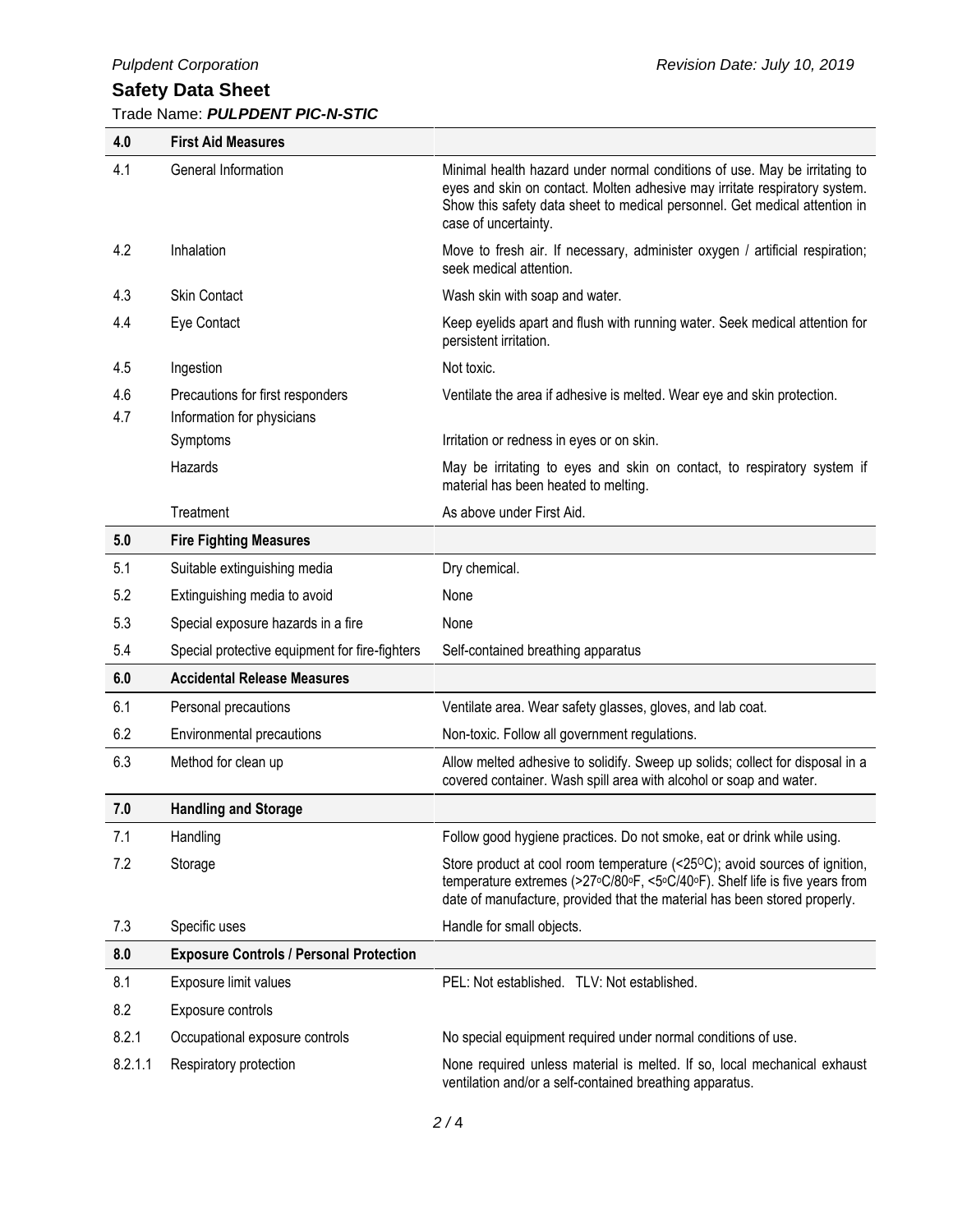|                          | <b>Pulpdent Corporation</b>                             | Revision Date: July 10, 2019                                                                   |  |
|--------------------------|---------------------------------------------------------|------------------------------------------------------------------------------------------------|--|
| <b>Safety Data Sheet</b> |                                                         |                                                                                                |  |
|                          | Trade Name: PULPDENT PIC-N-STIC                         |                                                                                                |  |
| 8.2.1.2                  | Hand protection                                         | No special requirements.                                                                       |  |
| 8.2.1.3                  | Eye protection                                          | No special requirements.                                                                       |  |
| 8.2.1.4                  | Skin protection                                         | No special requirements.                                                                       |  |
| 8.2.1.5                  | Other controls                                          | Emergency eye wash fountain. Wash hands after use.                                             |  |
| 8.2.2                    | Environmental exposure controls                         | Follow all government regulations.                                                             |  |
| 9.0                      | <b>Physical and Chemical Properties</b>                 |                                                                                                |  |
| 9.1                      | Characteristics                                         |                                                                                                |  |
| 9.1.1                    | Appearance / Color / Physical state                     | Pale yellow-colored adhesive tip on off-white, bendable plastic stick.                         |  |
| 9.1.2                    | Odor                                                    | Odorless                                                                                       |  |
| 9.2                      | Important health, safety and environmental information  |                                                                                                |  |
| 9.2.1                    | pH                                                      | Not determined                                                                                 |  |
| 9.2.2                    | Boiling point                                           | Not determined                                                                                 |  |
| 9.2.3                    | Flash point                                             | Not determined                                                                                 |  |
| 9.2.4                    | Flammability (solid, gas)                               | Not applicable                                                                                 |  |
| 9.2.5                    | Explosive properties                                    | Not applicable                                                                                 |  |
| 9.2.6                    | Oxidizing properties                                    | Not determined                                                                                 |  |
| 9.2.7                    | Vapor pressure                                          | Not determined                                                                                 |  |
| 9.2.8                    | Specific gravity                                        | Not determined                                                                                 |  |
| 9.2.9                    | Solubility in water                                     | Nil                                                                                            |  |
| 9.2.10                   | Partition coefficient                                   | Not determined                                                                                 |  |
| 9.2.11                   | Viscosity                                               | Not determined                                                                                 |  |
| 9.2.12                   | Vapor density                                           | Not determined                                                                                 |  |
| 9.2.13                   | Evaporation rate                                        | Not determined                                                                                 |  |
| 10.0                     | <b>Stability and reactivity</b>                         |                                                                                                |  |
| 10.1                     | Conditions to avoid                                     | Avoid temperature extremes (>38°C) and sources of ignition.                                    |  |
| 10.2                     | Materials to avoid                                      | None                                                                                           |  |
| 10.3                     | Hazardous decomposition products                        | None                                                                                           |  |
| 10.4                     | Further information                                     | None                                                                                           |  |
| 11.0                     | <b>Toxicological information</b>                        |                                                                                                |  |
| 11.1                     | Acute toxicity                                          | Not toxic. Minimal health hazard under normal conditions of use.                               |  |
| 11.2                     | Irritation and corrosiveness                            | May be irritating to eyes or skin on contact; to respiratory system if<br>material has melted. |  |
| 11.3                     | Sensitization                                           | Not sensitizing.                                                                               |  |
| 11.4                     | Sub-acute, sub-chronic and prolonged<br>toxicity        | None known                                                                                     |  |
| 11.5                     | Carcinogenicity, Mutagenicity, Reproductive<br>Toxicity | None known                                                                                     |  |
|                          |                                                         |                                                                                                |  |